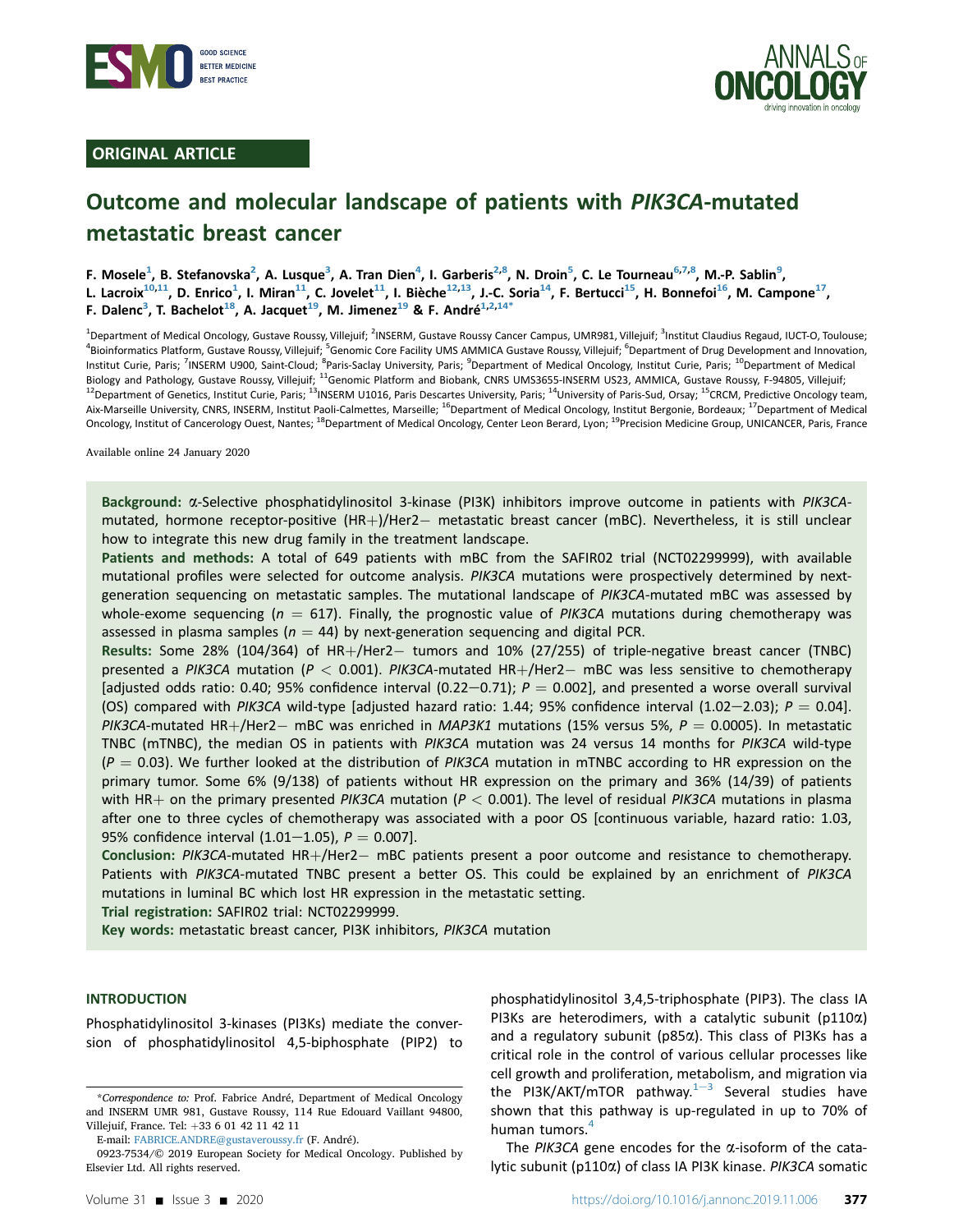# Annals of Oncology **F. Mosele et al.**

mutations occur in around 20%-40% of early breast cancers (eBCs) and are more frequent in hormone receptor-positive (HR+) disease.<sup>[5,6](#page-8-0)</sup> PIK3CA mutations occur most frequently in three hotspots: p.E542K and p.E545K in exon 10 (corresponding to the helical domain), and p.H1047R in exon 21 (corresponding to the kinase domain).

The clinical relevance of PIK3CA mutations has been evaluated in eBC. These studies suggested that PIK3CA mutations are associated with a good outcome in patients with  $HR+/Her2 - eBC.<sup>7-10</sup>$  $HR+/Her2 - eBC.<sup>7-10</sup>$  $HR+/Her2 - eBC.<sup>7-10</sup>$  $HR+/Her2 - eBC.<sup>7-10</sup>$  $HR+/Her2 - eBC.<sup>7-10</sup>$  Although data have been extensively reported in eBC, no study has focused on the molecular characterization and clinical outcome of patients with PIK3CA-mutated metastatic breast cancer (mBC). There is therefore a need to better understand the characteristics of the mBC population harboring PIK3CA mutations. This will allow to better position PI3K inhibitors in the treatment landscape and to discover new populations for drug development.

## PATIENTS AND METHODS

## **Patients**

The population for outcome analysis included 649 patients with mBC, who received a biopsy of metastatic sites (liver 44%, lymph nodes 20%, breast 16%, skin 9%, lung 6%, pleura 1.7%, and others 3.3%) between April 2014 and March 2018 in the context of the prospective, randomized, phase II trial SAFIR02 (CT02299999), and for which the genomic profile was available. The SAFIR02 trial is described in supplementary Figure S1, available at Annals of Oncology online. The inclu- $\mathop{\mathsf{sign}}$  criteria for SAFIR02 were: patients with Her $2-$  mBC with a metastatic lesion available for a biopsy done at inclusion, or an archival sample of metastatic lesion obtained within 1 year before (except bone metastasis only), and the presence of measurable target lesion according to RECIST v1.1. Only patients who received two or fewer lines of chemotherapy in the metastatic setting were eligible for the study. Patients with HR+/Her2- mBC must present a resistance to endocrine therapy. Patients were considered for randomization between the experimental or control arms when a stable disease or response was observed after six to eight cycles of chemotherapy (or at least after four cycles of chemotherapy if stopped for toxicity). HR and Her2 status were determined on metastasis, or on primary tumor if not available on metastasis. The cut-off for HR positivity was set at  $\geq$ 1% immunostained cells by immunohistochemistry (IHC) according to American Society of Clinical Oncology (ASCO)/College of American Pathologists (CAP) recommendations. $11$  A tumor was considered Her2+ if scored  $3+$  by IHC, or 2+ and amplified by FISH.<sup>12</sup> The study was approved by Ethical Committee (Comité de Protection des Personnes Ile de France II) and all patients signed informed consent for ancillary studies.

In addition, mutational profiles of PIK3CA-mutated mBC were analyzed. In order to address this, we assessed mutations in a set of 617 patients with mBC. In these patients, a sample of mBC had been profiled by whole-exome sequencing. Patient population, methods of sequencing,

and mutation calls have been previously described.<sup>[13](#page-8-0)</sup> A total of 297 of these 617 patients were included in SAFIR02.

#### Determination of PIK3CA mutations in the SAFIR02 trial

Patients across France had access to molecular testing in five regional molecular cancer genetics platforms labeled by UNICANCER for the SAFIR02 trial. PIK3CA mutations were detected prospectively by next-generation sequencing (NGS). PIK3CA mutations were defined as hotspot mutations on exons 2, 5, 10, 14, or 21. Isolation of DNA from frozen core biopsies was carried out using the AllPrep DNA/ RNA Mini kit (Qiagen, Hilden, Germany) according to the manufacturer's protocol. DNA was quantified using Qubit 2.0 Fluorometer (Quant-iT™ dsDNA BR Assay Kit; Thermo Fisher Scientific, Les Ulis, France), according to the manufacturer's instructions. Frozen samples were analyzed with a custom panel targeting 63 cancer-related genes covered by 1194 amplicons. A quantity of 10 ng of DNA was used to perform the initial PCR step (17 cycles). Amplicons were then partially digested using FuPA enzyme to get rid of extremities corresponding to primer sequences. The digested product was ligated with adapters and barcodes, then amplified and purified. The adaptors contain specific indexes (barcodes) different for each sample so that a library from different samples can be mixed together before sequencing. Quality and quantity assessment of DNA libraries was achieved using the Qubit 2.0 Fluorometer and/ or the BioAnalyzer profiling (Agilent Technologies, Palo Alto, CA). After equimolar pooling of libraries, the final solution was sequenced by a MiSeq (Illumina, Evry, France) or an Ion Torrent PGM or an Ion S5 System (Thermo Fisher Scientific), depending on the different regional molecular cancer genetics platforms.

A depth of coverage of  $>100$  reads was required for variant calling, with thresholds of 5% for the alternate allele for calling of known single nucleotide variants/mutations (with Cosmic ID) and 10% for known indels (with Cosmic ID). Raw reads were aligned on the reference human genome hg19, and the variants were annotated using ANNOVAR and the following databases: COSMIC68, dbSNP137, 1000 genomes, ESP6500, and RefGene annotations. Only nonsynonymous variants not observed in  $>0.1\%$  of the population (1000 genomes and ESP6500) are identified as somatic mutations. All somatic mutations were annotated, sorted, and interpreted by an expert molecular biologist according to available databases (Cosmic, The Cancer Genome Atlas).

# Determination of PIK3CA mutations on circulating tumor DNA

We quantified the presence of PIK3CA mutations on circulating DNA of 44 patients from SAFIR02 who received one to three cycles of chemotherapy. DNA was extracted from  $1-7$ ml of EDTA plasma obtained after a double centrifugation as previously described.<sup>[14](#page-8-0)</sup> Extraction was carried out using a Maxwell $^{\circledR}$  RSC ccfDNA Plasma Kit according to manufacturer's recommendation (Promega, Charbonnières-les-Bains,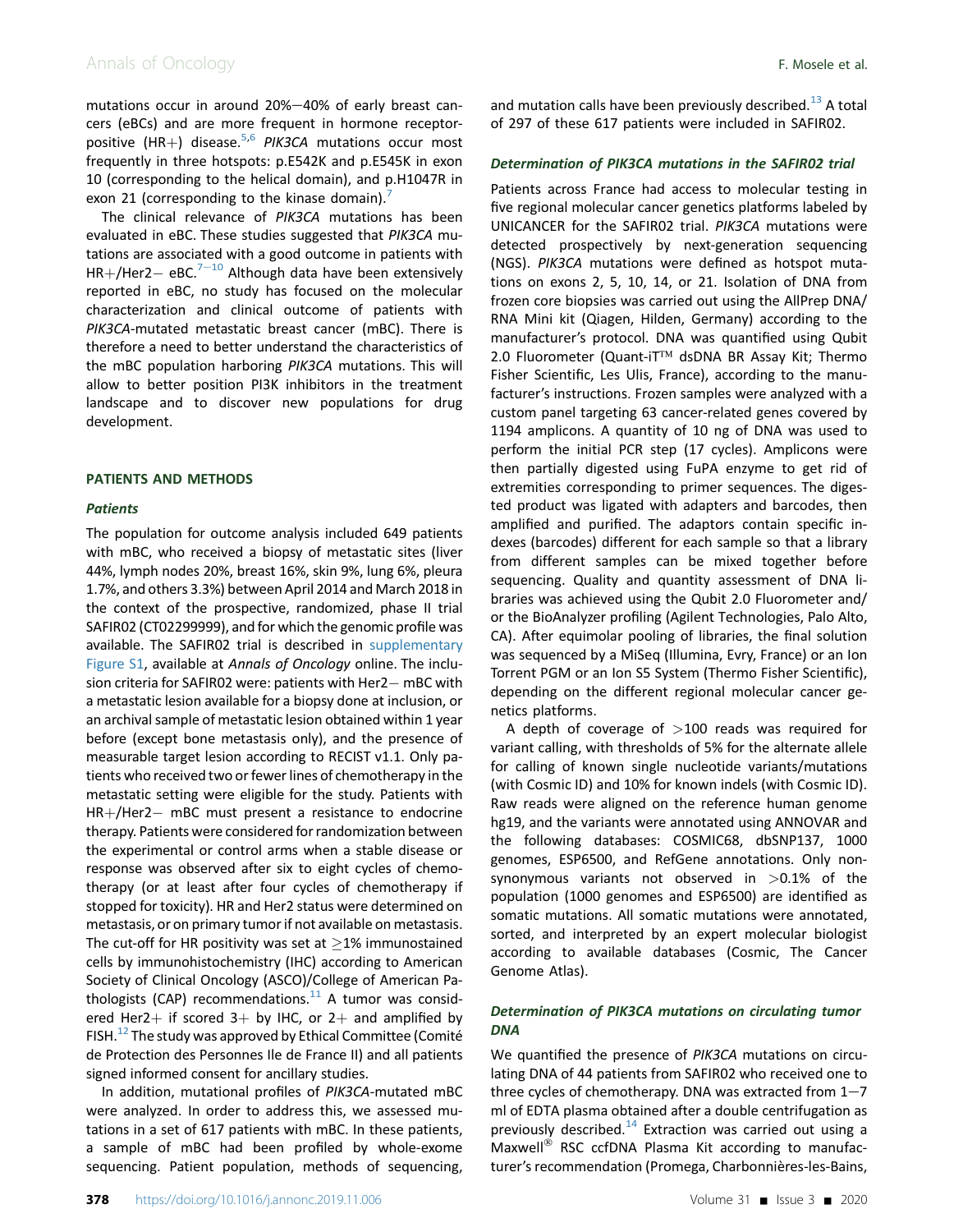France). Determination of PIK3CA mutational status was carried out, on the one hand, using an NGS approach based Oncomine<sup>™</sup> Pan-Cancer Cell-Free Assay, and conducted according to the manufacturer's instructions using the Ion Chef device and S5 sequencer (Thermo Fisher Scientific, Darmstadt, Germany). On the other hand, analyses were carried out by Crystal<sup>TM</sup> Digital<sup>TM</sup> PCR with the Naica digital PCR (ddPCR) system (Stilla Technologies, Villejuif, France). Primers and probes were designed for the detection of PIK3CA (NM\_006218.3) hotspot mutations p.E542K (c.1624G>A), p.E545K (c.1633G>A), p.H1047R/L (c.3140A>G & c.3140A>T), and experiments were carried out as previously described. $14$ 

#### Determination of programmed death-ligand 1 expression

Programmed death-ligand 1 (PDL1) expression was determined in a population of 115 patients with metastatic triple-negative breast cancer (mTNBC) included in SAFIR02 and for which PIK3CA status was available. PDL1 expression was assessed by IHC using the SP142 antibody. The antibody was diluted in 0.05 M Tris buffered saline, 0.01 M EDTA, 0.05% Brij-35 with 0.3% carrier protein and 0.05% sodium azide, a preservative. Specific antibody concentration was approximately 7  $\mu$ g/ml. PDL1 expression was assessed on tumor-infiltrating immune cells as a percentage of tumor area  $\left[$  <1% (PDL1-negative) and  $\geq$ 1% (PDL1-positive)].

#### Statistical analyses

Data were summarized according to frequency and percentage for qualitative variables, and by median and range (minimum-maximum) for quantitative variables. Comparisons between groups were assessed using the chi-square or Fisher's exact test for qualitative variables and the Kruskal-Wallis test for quantitative variables. A multivariable analysis based on a logistic regression model was carried out to evaluate the impact of PIK3CA mutation on response to chemotherapy (response or stable disease versus progression or death) adjusted for other parameters. The response to chemotherapy was assessed at the time of randomization in SAFIR02, after patients had received six to eight cycles of induction chemotherapy (at the discretion of the investigator), except for patients who stopped at cycle 4 or before because of progression or toxicity. The evaluation was assessed locally by an investigator. Overall survival (OS) was measured as the time from inclusion to death, and was estimated using the Kaplan-Meier method with 95% confidence interval (CI). Patients alive were censored at their last follow-up. Univariable and multivariable analyses were carried out using the log-rank test and Cox proportional hazards model, respectively. All statistical tests were two-sided and a P value  $<$  0.05 was considered statistically significant. All statistical analyses were carried out using STATA 13 software.

## RESULTS

A total of 649 consecutive patients included in SAFIR02 from April 2014 to March 2018 were analyzed. Three hundred and sixty-four patients had  $HR+/Her2-$  tumors, 255

mTNBC, and 10 Her2-overexpressing mBC. A total of 592 out of 649 patients (91%) were eligible to receive first line chemotherapy at the inclusion. A total of 337 out of 364  $(93%)$  patients with  $HR+/Her2-$  mBC previously received hormonotherapy. One hundred and forty-three (22%) patients presented PIK3CA mutation. Six (4.2%) patients presented a PIK3CA amplification. All of them occurred in PIK3CA-mutated mBC.

# Characteristics and outcome of patients with PIK3CAmutated  $HR+ /$ Her $2-$  mBC

A total of 104 out of 364 (28%) patients presented PIK3CA mutation ( $P < 0.001$ ). Some 56% (64/115) of mutations were hotspot mutations in the kinase domain (exon 21) and 38% (44/115) were hotspot mutations in the helical domain (exon 10). Some 6% (7/115) of mutations were found in other domains (such as the C2 domain, etc.). Double PIK3CA mutations were reported in 11 patients, and are described in supplementary Table S1, available at Annals of Oncology online. Characteristics of the patients according to PIK3CA mutations are reported in [Table 1](#page-3-0). PIK3CA mutations were associated with older age ( $P = 0.03$ ) and lower tumor grade (30% versus 44% SBR3,  $P = 0.02$ ).

Patients harboring a PIK3CA mutation were less sensitive to chemotherapy compared with the wild-type (WT) cohort. Some 51% of patients with PIK3CA mutation presented either a stable disease or objective response after induction chemotherapy, compared with 69% of patients with WT tumor ( $P = 0.005$ ) [\(Figure 1](#page-4-0)A). A multivariable analysis showed that the chemoresistance associated with PIK3CA mutation was independent of other parameters [adjusted odds ratio for response or stable disease: 0.40, 95% CI (0.22–0.71),  $P =$ 0.002] ([Table 2](#page-4-0)). PIK3CA mutations were also associated with poor survival. Median OS was 19.6 months versus 23.5 months for patients presenting a PIK3CA mutation or not, respectively ( $P = 0.04$ ) ([Figure 2A](#page-5-0)). This finding was confirmed in a multivariable analysis [adjusted hazard ratio: 1.44, 95% CI (1.02-2.03),  $P = 0.04$ ] ([Table 2](#page-4-0)).

We then assessed which genes were more frequently mutated in  $HR+/Her2- mBC$  with PIK3CA mutation ( $n =$ 381). In order to address this question, we selected genes to be drivers as defined by Bertucci et al., $^{13}$  $^{13}$  $^{13}$  and to be mutated in more than 6% of patients.  $PIK3CA$ -mutated  $HR+/Her2$ mBC presented a higher rate of MAP3K1 mutations compared with PIK3CA-WT tumors (15% versus 5%,  $P =$ 0.0005). In contrast, PIK3CA-WT mBC presented an increased frequency of GATA3 mutations (24% versus 15%,  $P = 0.03$ ) and AKT1 mutations (11% versus 2%,  $P = 0.001$ ) compared with PIK3CA-mutated mBC [\(Figure 3\)](#page-6-0). MAP3K1 mutation was an independent prognostic parameter in patients with PIK3CA-mutated HR+/Her2- mBC [adjusted hazard ratio: 1.81, CI 95% (1.03-3.2),  $P = 0.04$ ].

# Characteristics and outcome of patients with PIK3CAmutated mTNBC

A total of 27 out of 255 (10%) patients presented PIK3CA mutation ( $P < 0.001$ ). Some 63% (17/27) of mutations were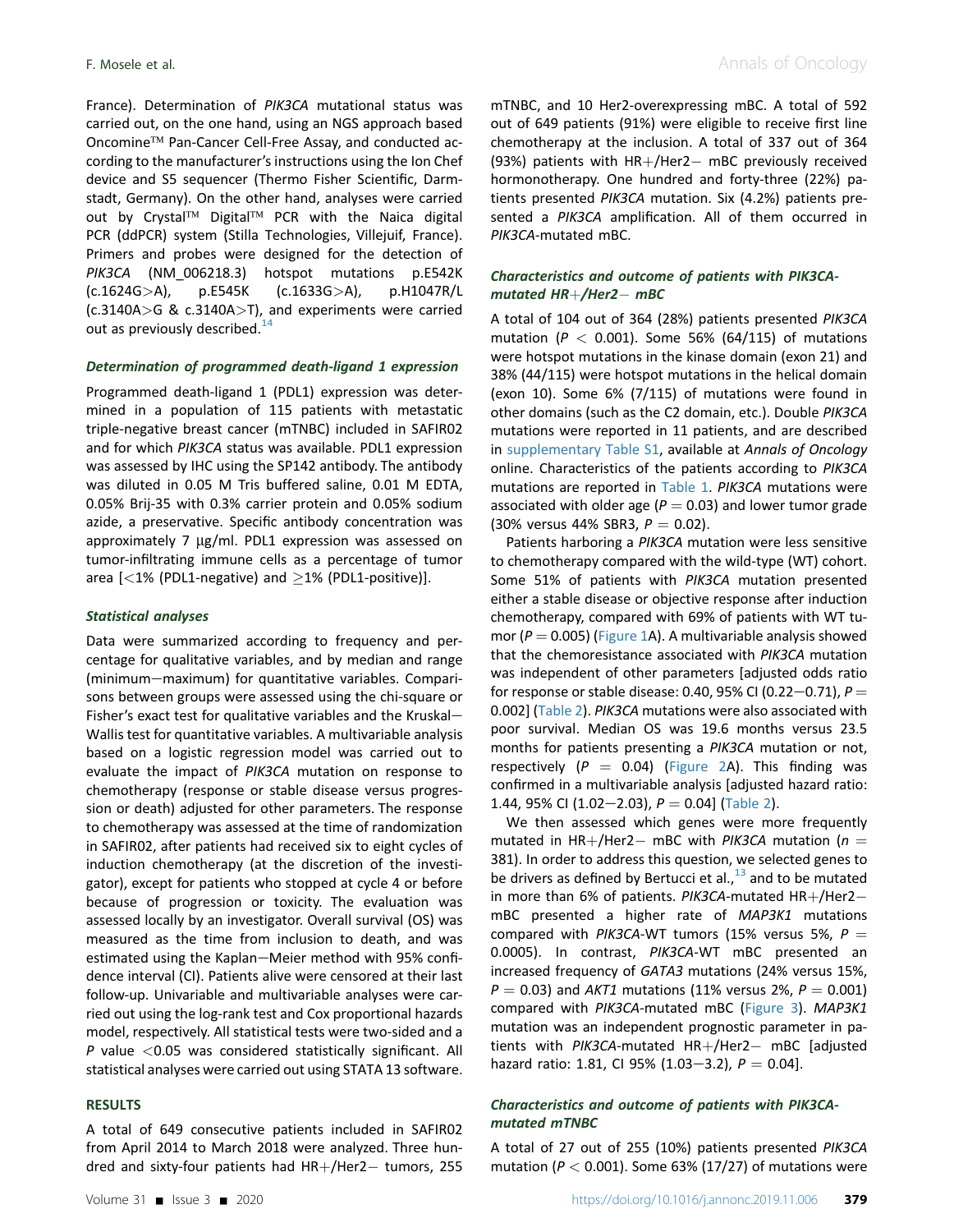<span id="page-3-0"></span>

| Table 1. Patient and tumor characteristics according to PIK3CA mutational status |                               |                                 |         |                              |                                 |              |  |  |  |  |
|----------------------------------------------------------------------------------|-------------------------------|---------------------------------|---------|------------------------------|---------------------------------|--------------|--|--|--|--|
| <b>Characteristics</b>                                                           | $HR + / Her2 - (n = 364)$     |                                 | P value | TNBC ( $n = 255$ )           | P value                         |              |  |  |  |  |
|                                                                                  | PIK3CA-mutated<br>$(n = 104)$ | PIK3CA wild-type<br>$(n = 260)$ |         | PIK3CA-mutated<br>$(n = 27)$ | PIK3CA wild-type<br>$(n = 228)$ |              |  |  |  |  |
| Age at inclusion                                                                 |                               |                                 |         |                              |                                 |              |  |  |  |  |
| Median (years)                                                                   | 57                            | 54                              | 0.06    | 59                           | 51                              | 0.02         |  |  |  |  |
| $<$ 65 years                                                                     | 74 (71%)                      | 211 (81%)                       | 0.03    | 19 (70%)                     | 192 (84%)                       | 0.1          |  |  |  |  |
| $>65$ years                                                                      | 30 (29%)                      | 49 (19%)                        |         | 8 (30%)                      | 36 (16%)                        |              |  |  |  |  |
| Histopathological grade                                                          |                               |                                 |         |                              |                                 |              |  |  |  |  |
| SBR 1                                                                            | 14 (14%)                      | 18 (7%)                         | 0.02    | $\mathbf 0$                  | 3(1%)                           | 0.03         |  |  |  |  |
| SBR <sub>2</sub>                                                                 | 56 (56%)                      | 118 (49%)                       |         | 11 (46%)                     | 45 (21%)                        |              |  |  |  |  |
| SBR <sub>3</sub>                                                                 | 30 (30%)                      | 107 (44%)                       |         | 13 (54%)                     | 170 (78%)                       |              |  |  |  |  |
| Clinical size (largest lesion)                                                   |                               |                                 |         |                              |                                 |              |  |  |  |  |
| Median (mm)                                                                      | 30                            | 30                              | 0.5     | 28                           | 40                              | 0.3          |  |  |  |  |
| $<$ 50 mm                                                                        | 53 (83%)                      | 133 (79%)                       | 0.5     | 10 (77%)                     | 101 (69%)                       | 0.7          |  |  |  |  |
| $>50$ mm                                                                         | 11 (17%)                      | 35 (21%)                        |         | 3(23%)                       | 46 (31%)                        |              |  |  |  |  |
| Pathological size (largest lesion)                                               |                               |                                 |         |                              |                                 |              |  |  |  |  |
| Median (mm)                                                                      | 25                            | 25                              | 0.9     | 24                           | 25                              | 0.5          |  |  |  |  |
| $\leq$ 50 mm                                                                     | 76 (90.5%)                    | 195 (89%)                       | 0.7     | 19 (90%)                     | 154 (87%)                       | $\mathbf{1}$ |  |  |  |  |
| $>50$ mm                                                                         | 8(9.5%)                       | 24 (11%)                        |         | 2(10%)                       | 23 (13%)                        |              |  |  |  |  |
| Number of nodes involved                                                         |                               |                                 |         |                              |                                 |              |  |  |  |  |
| Median                                                                           | $\overline{2}$                | $\mathbf{1}$                    | 0.9     | $\overline{2}$               | $\mathbf{1}$                    | 0.4          |  |  |  |  |
| Histological type                                                                |                               |                                 |         |                              |                                 |              |  |  |  |  |
| Ductal<br>Lobular                                                                | 83 (80%)                      | 209 (80%)                       | 0.9     | 22 (82%)                     | 202 (89%)                       | 0.04         |  |  |  |  |
| Others                                                                           | 14 (13%)<br>7 (7%)            | 36 (14%)                        |         | 3 (11%)                      | 4 (2%)                          |              |  |  |  |  |
| Tumor form                                                                       |                               | 15 (6%)                         |         | 2(7%)                        | 21 (9%)                         |              |  |  |  |  |
| Unifocal                                                                         | 73 (72%)                      | 187 (72%)                       | 0.9     | 18 (69%)                     | 183 (81%)                       | 0.1          |  |  |  |  |
| Multifocal                                                                       | 28 (28%)                      | 72 (28%)                        |         | 8 (31%)                      | 44 (19%)                        |              |  |  |  |  |
| Interval between diagnosis and metastatic disease                                |                               |                                 |         |                              |                                 |              |  |  |  |  |
| Median (months)                                                                  | 38                            | 41.5                            | 0.7     | 24                           | 15                              | 0.04         |  |  |  |  |
| $<$ 60 months                                                                    | 67 (65%)                      | 172 (66%)                       | 0.8     | 19 (70%)                     | 200 (90%)                       | 0.01         |  |  |  |  |
| >60 months                                                                       | 36 (35%)                      | 87 (34%)                        |         | 8 (30%)                      | 22 (10%)                        |              |  |  |  |  |
| Interval between metastatic disease and inclusion                                |                               |                                 |         |                              |                                 |              |  |  |  |  |
| Median (months)                                                                  | 6.5                           | 3                               | 0.2     | $\mathbf{1}$                 | 1.4                             | 0.7          |  |  |  |  |
| $<$ 24 months                                                                    | 82 (80%)                      | 211 (81%)                       | 0.8     | 26 (96%)                     | 216 (98%)                       | 0.5          |  |  |  |  |
| $>$ 24 months                                                                    | 20 (20%)                      | 48 (19%)                        |         | 1(4%)                        | 5(2%)                           |              |  |  |  |  |
| Metastatic sites                                                                 |                               |                                 |         |                              |                                 |              |  |  |  |  |
| Liver                                                                            | 81 (79%)                      | 185 (71%)                       | 0.1     | 14 (52%)                     | 85 (38%)                        | 0.1          |  |  |  |  |
| Bone                                                                             | 72 (70%)                      | 176 (68%)                       | 0.6     | 12 (44%)                     | 79 (36%)                        | 0.3          |  |  |  |  |
| Lung                                                                             | 22 (21%)                      | 67 (26%)                        | 0.3     | 6 (22%)                      | 100 (45%)                       | 0.02         |  |  |  |  |
| Pleura                                                                           | 9 (9%)                        | 37 (14%)                        | 0.1     | 2(7%)                        | 32 (14%)                        | 0.5          |  |  |  |  |
| Previous hormonotherapy                                                          |                               |                                 |         |                              |                                 |              |  |  |  |  |
| Yes                                                                              | 102 (98%)                     | 235 (90%)                       | 0.01    | 14 (52%)                     | 27 (12%)                        | $0.0001$     |  |  |  |  |
| No                                                                               | 2(2%)                         | 25 (10%)                        |         | 13 (48%)                     | 195 (88%)                       |              |  |  |  |  |
| Metastatic setting                                                               | 52 (50%)                      | 108 (41.5%)                     | 0.1     | 4 (15%)                      | 8(4%)                           | 0.02         |  |  |  |  |
| Previous chemotherapy in any setting                                             |                               |                                 |         |                              |                                 |              |  |  |  |  |
| Yes                                                                              | 96 (92%)                      | 248 (95%)                       | 0.2     | 23 (85%)                     | 216 (95%)                       | 0.07         |  |  |  |  |
| No                                                                               | 8(8%)                         | 12 (5%)                         |         | 4 (15%)                      | 12 (5%)                         |              |  |  |  |  |
| Setting of chemotherapy                                                          |                               |                                 |         |                              |                                 |              |  |  |  |  |
| Neoadjuvant                                                                      | 22 (21%)                      | 69 (26.5%)                      | 0.3     | 10 (37%)                     | 103 (45%)                       | 0.4          |  |  |  |  |
| Adjuvant                                                                         | 48 (47%)                      | 137 (53%)                       | 0.2     | 13 (48%)                     | 99 (43%)                        | 0.6          |  |  |  |  |
| 1st line at screening                                                            | 91 (87.5%)                    | 234 (90%)                       | 0.4     | 25 (93%)                     | 213 (93%)                       | 0.6          |  |  |  |  |
| 2nd line at screening                                                            | 13 (12.5%)                    | 26 (10%)                        |         | 2(7%)                        | 15 (7%)                         |              |  |  |  |  |
| Bold values are statistically significant.                                       |                               |                                 |         |                              |                                 |              |  |  |  |  |

hotspot mutations in the kinase domain (exon 21) and 30% (8/27) were hotspot mutations in the helical domain (exon 10). Seven percent (2/27) of mutations were in other domains.There were no patients with double PIK3CA mutations.

Characteristics of patients according to PIK3CA mutation are reported in Table 1. PIK3CA mutations were significantly associated with an older age ( $P = 0.02$ ), SBR2 tumor grade  $(P = 0.03)$ , lobular subtype ( $P = 0.04$ ), and previous hormonotherapy ( $P < 0.0001$ ). Since PIK3CA mutations are traditionally associated with the luminal subtype, we looked at the distribution of HR expression on primary tumor according to PIK3CA mutational status on metastatic sample (available for 179 cases). We observed that 61% (14/23) of patients with  $PIK3CA$ -mutated mTNBC were  $HR+/Her2-$  on the primary tumor versus 16% (25/156) of patients with PIK3CA-WT mTNBC ( $P < 0.001$ ) [\(Figure 4A](#page-6-0)). No difference in chemosensitivity between the PIK3CA-mutated and WT cohort was observed in mTNBC [\(Figure 1](#page-4-0)B). Patients with PIK3CA-mutated mTNBC presented a better OS compared with PIK3CA-WT mTNBC (24 versus 14 months,  $P = 0.03$ ) [\(Figure 2](#page-5-0)B).

Since anti-PDL1 agents are being developed in mTNBC, we looked at the distribution of PDL1 expression according to PIK3CA mutations. Out of 115 patients with mTNBC tested, 37 (32%) expressed PDL1. There was no difference of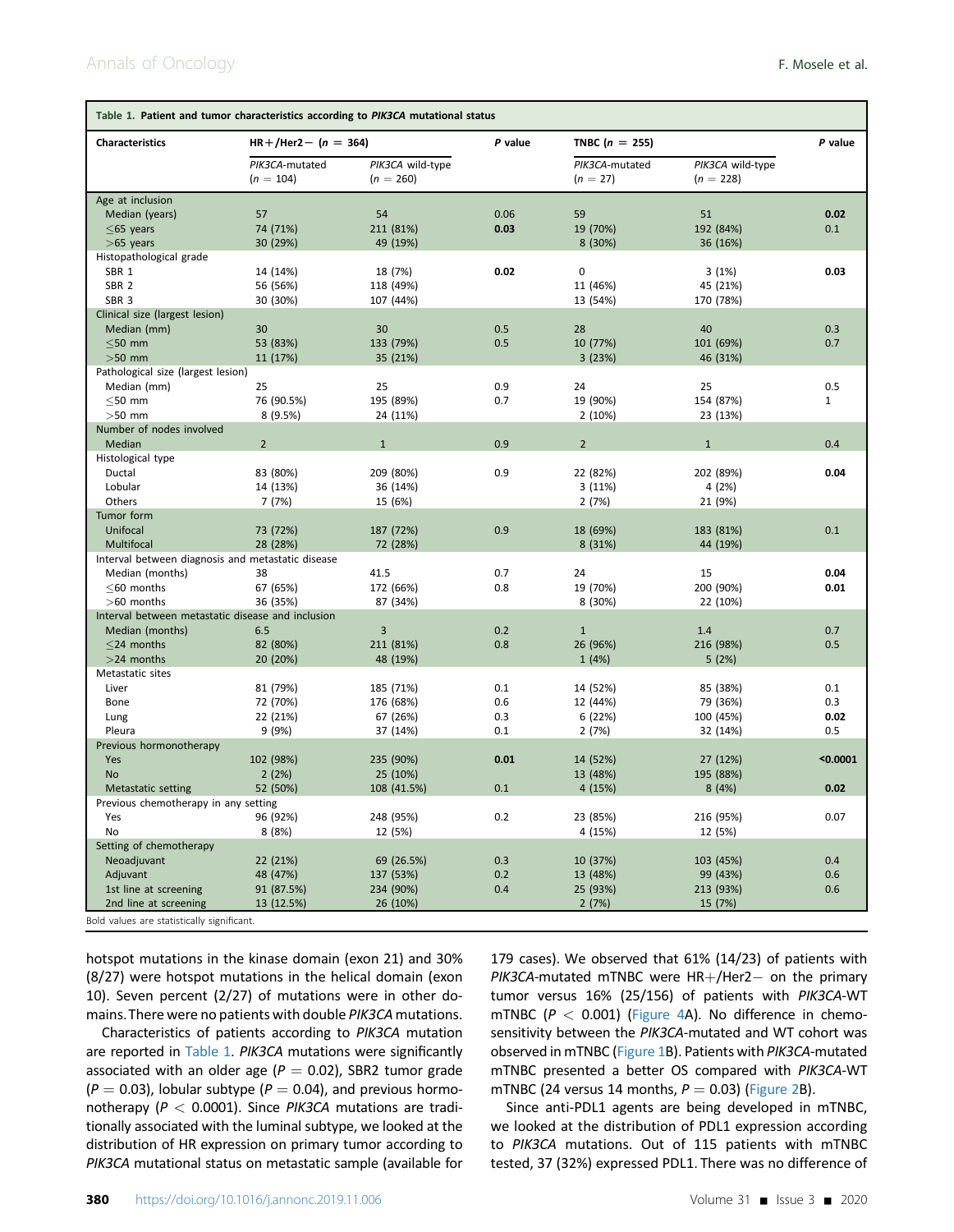<span id="page-4-0"></span>

Figure 1. (A) Response rate to chemotherapy of HR+/Her2- metastatic breast cancer (mBC) according to PIK3CA mutational status. (B) Response rate to chemotherapy of metastatic triple-negative breast cancer (mTNBC) according to PIK3CA mutational status.

PDL1 expression between PIK3CA-mutant and WT mTNBC as reported in [Figure 4B](#page-6-0).

# Characteristics and outcome of patients according to the residual level of PIK3CA mutation on circulating DNA during chemotherapy

We then assessed the outcome of patients according to the level of cell-free circulating PIK3CA mutations, determined by both NGS and ddPCR, in the plasma obtained after one (66%), two (20%), and three cycles of chemotherapy (14%). A total of 44 patients included in SAFIR02 and presenting a PIK3CA mutation on the metastatic samples were included. Patient characteristics are reported in supplementary Table S2, available at Annals of Oncology online. PIK3CA mutations were detected in the plasma of 26 (59%) patients. The level of PIK3CA mutations detected in plasma by NGS was associated with a poor outcome [continuous variable, hazard ratio: 1.03, 95% CI (1.01-1.05),  $P = 0.007$ ]. The median OS for patients with a minor allele frequency (MAF)  $\geq$  median was

|                                                 | Response to chemotherapy              |                                              |                        |              |                                   |           | Overall survival   |                              |           |                 |                              |           |  |
|-------------------------------------------------|---------------------------------------|----------------------------------------------|------------------------|--------------|-----------------------------------|-----------|--------------------|------------------------------|-----------|-----------------|------------------------------|-----------|--|
|                                                 | Univariable analysis                  |                                              | Multivariable analysis |              | Univariable analysis              |           |                    | Multivariable analysis       |           |                 |                              |           |  |
|                                                 | Death or<br>progression<br>$(n = 94)$ | Response or P value<br>stable<br>$(n = 166)$ |                        | ratio        | Odds Confidence<br>interval (95%) | $P$ value | Median<br>(months) | Confidence<br>interval (95%) | $P$ value | Hazard<br>ratio | Confidence<br>interval (95%) | $P$ value |  |
| PIK3CA mutation                                 |                                       |                                              |                        |              |                                   |           |                    |                              |           |                 |                              |           |  |
| Yes                                             | 38 (40%)                              | 40 (24%)                                     | 0.005                  | 0.40         | $0.22 - 0.71$                     | 0.002     | 19.6               | $14.5 - 23.8$                | 0.04      | 1.44            | $1.02 - 2.03$                | 0.04      |  |
| <b>No</b>                                       | 56 (60%)                              | 126 (76%)                                    |                        | $\mathbf{1}$ |                                   |           | 23.5               | $20.0 - 28.5$                |           | $\mathbf{1}$    |                              |           |  |
| Previous chemotherapy (neoadjuvant or adjuvant) |                                       |                                              |                        |              |                                   |           |                    |                              |           |                 |                              |           |  |
| Yes                                             | 76 (81%)                              | 107 (64.5%)                                  | 0.005                  | 0.36         | $0.19 - 0.69$                     | 0.002     |                    |                              |           |                 |                              |           |  |
| <b>No</b>                                       | 18 (19%)                              | 59 (35.5%)                                   |                        | $\mathbf{1}$ |                                   |           |                    |                              |           |                 |                              |           |  |
| Line of chemotherapy at screening               |                                       |                                              |                        |              |                                   |           |                    |                              |           |                 |                              |           |  |
| 1st line                                        | 76 (81%)                              | 151 (91%)                                    | 0.01                   | $\mathbf{1}$ |                                   | 0.016     | 22                 | $20.0 - 25.7$                | 0.4       |                 |                              |           |  |
| 2nd line                                        | 18 (19%)                              | 15 (9%)                                      |                        | 0.39         | $0.18 - 0.84$                     |           | 18.4               | $11.8 - 28.9$                |           |                 |                              |           |  |
| Number of metastatic sites                      |                                       |                                              |                        |              |                                   |           |                    |                              |           |                 |                              |           |  |
| $\leq$                                          | 42 (45%)                              | 81 (49%)                                     | 0.5                    |              |                                   |           | 23.8               | $20.8 - NR$                  | 0.01      | $\mathbf{1}$    |                              | 0.03      |  |
| >2                                              | 52 (55%)                              | 85 (51%)                                     |                        |              |                                   |           | 19.4               | $15.1 - 24.0$                |           | 1.44            | $1.04 - 1.98$                |           |  |
| Interval between advanced disease and inclusion |                                       |                                              |                        |              |                                   |           |                    |                              |           |                 |                              |           |  |
| $<$ 12 months                                   | 60 (64%)                              | 111 (68%)                                    | 0.4                    |              |                                   |           | 21.1               | $16.9 - 24.3$                | 0.005     | $\mathbf{1}$    |                              | 0.3       |  |
| 12-24 months 18 (19%)                           |                                       | 22 (13%)                                     |                        |              |                                   |           | 20.1               | $12.7 - 23.5$                |           | 1.24            | $0.82 - 1.87$                |           |  |
| $>$ 24 months                                   | 16 (17%)                              | 31 (19%)                                     |                        |              |                                   |           | 30.1               | $20.7 - NR$                  |           | 0.55            | $0.34 - 0.88$                | 0.01      |  |
| Age at inclusion                                |                                       |                                              |                        |              |                                   |           |                    |                              |           |                 |                              |           |  |
| $\leq$ 65 years                                 | 69 (73%)                              | 134 (81%)                                    | 0.1                    |              |                                   |           | 22                 | $19.7 - 25.5$                | 0.5       |                 |                              |           |  |
| $>65$ years                                     | 25 (27%)                              | 32 (19%)                                     |                        |              |                                   |           | 20                 | $14.9 - 28.5$                |           |                 |                              |           |  |
| Previous chemotherapy in any setting            |                                       |                                              |                        |              |                                   |           |                    |                              |           |                 |                              |           |  |
| Yes                                             | 90 (96%)                              | 151 (91%)                                    | 0.1                    |              |                                   |           | 21.4               | $19.4 - 24.7$                | 0.4       |                 |                              |           |  |
| <b>No</b>                                       | 4(4%)                                 | 15 (9%)                                      |                        |              |                                   |           | 22.3               | $19.6 - NR$                  |           |                 |                              |           |  |
| Previous hormonotherapy                         |                                       |                                              |                        |              |                                   |           |                    |                              |           |                 |                              |           |  |
| Yes                                             | 90 (96%)                              | 158 (95%)                                    | 1                      |              |                                   |           | 22.3               | $19.9 - 25.5$                | 0.2       |                 |                              |           |  |
| No                                              | 4 (4%)                                | 8(5%)                                        |                        |              |                                   |           | 16.9               | $9.4 - NR$                   |           |                 |                              |           |  |

Bold values are statistically significant.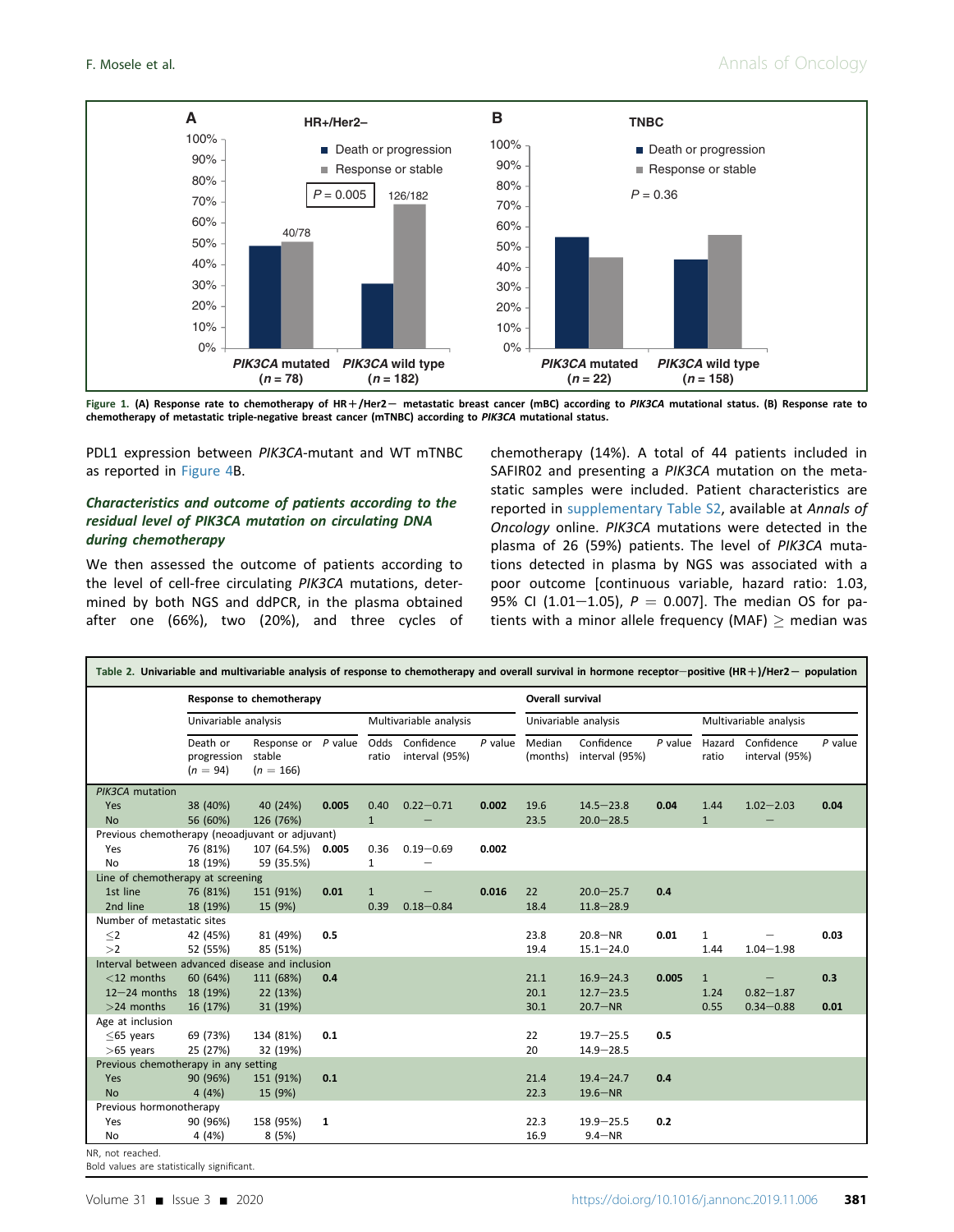<span id="page-5-0"></span>

Figure 2. Kaplan-Meier curves for (A) overall survival in HR+/Her2- metastatic breast cancer (mBC) according to PIK3CA mutational status; (B) overall survival (OS) in metastatic triple-negative breast cancer (mTNBC) according to PIK3CA mutational status. CI, confidence interval; HR, hazard ratio.

14 months versus 26 months for patients with an MAF < median ( $P < 0.0001$ ), and 6 months versus 25.6 months for patients with an MAF  $\geq$  or <5, respectively ( $P < 0.0001$ ) [\(Figure 5](#page-7-0)).

#### **DISCUSSION**

In the present study, 22% of the overall population and 28% of patients with  $HR+/Her2-$  mBC presented a PIK3CA mutation, similar to eBC.<sup>[15](#page-8-0),[16](#page-8-0)</sup> As reported by Juric et al.,<sup>[17](#page-8-0)</sup>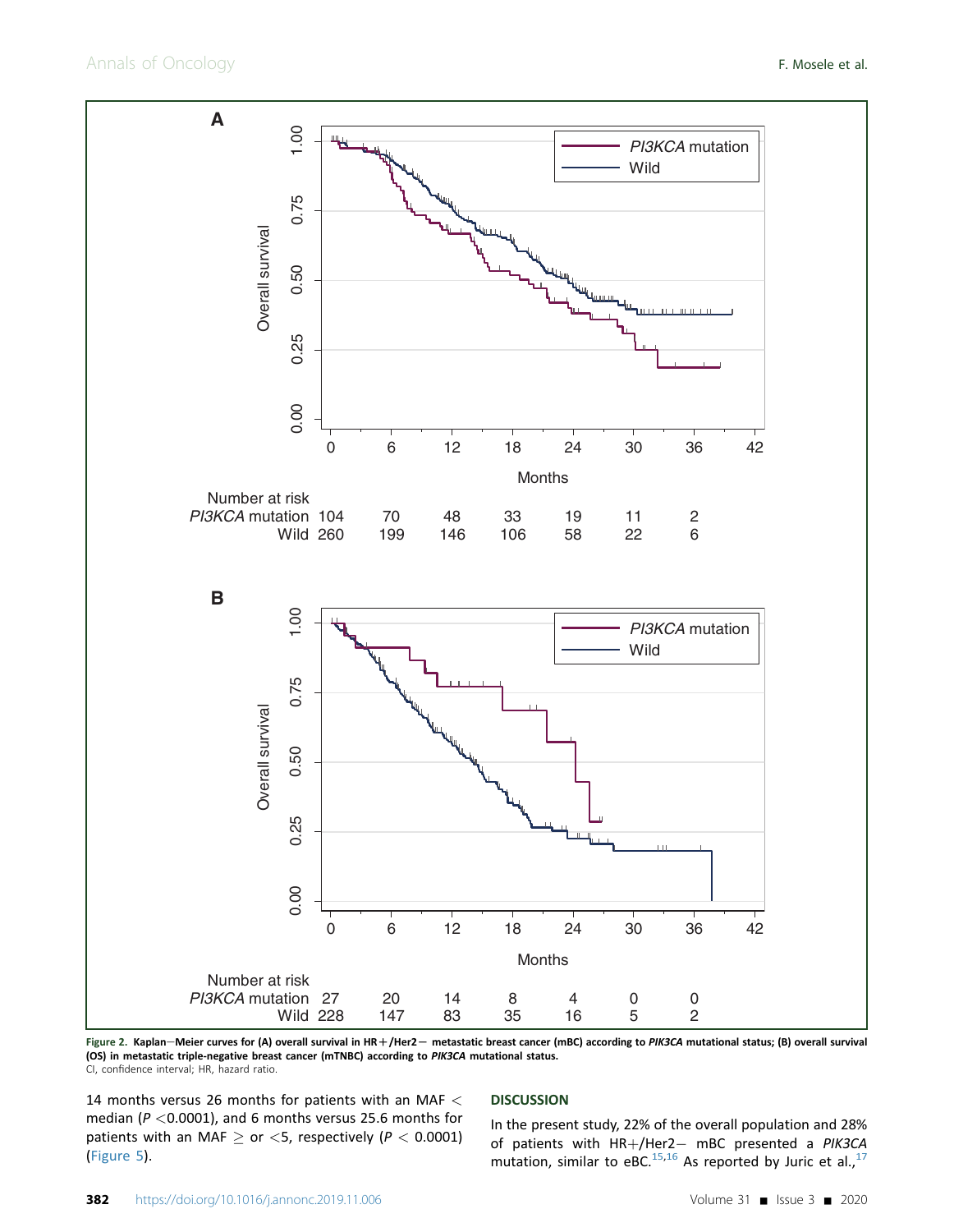<span id="page-6-0"></span>

Figure 3. Analysis of 14 drivers according to PIK3CA mutational status in HR+/Her2- metastatic breast cancer (mBC) by whole-exome sequencing.

the rate of PIK3CA-WT eBC that switched to PIK3CA mutations is very rare, and that could explain a stable incidence between early and late stage BC. The field of PIK3CA mutations has recently regained interest with the publication of the SOLAR1 trial showing a clinically relevant improvement in progression-free survival with an  $\alpha$ -selective PI3K inhibitor.<sup>[18](#page-8-0)</sup> Our study suggests that patients with HR+/ Her2- mBC and PIK3CA mutation present a resistance to chemotherapy and a worse outcome, and that this population represents an unmet medical need. These findings are consistent with studies showing that the activation of the PI3K/AKT pathway could mediate chemoresistance in breast cancer. $19-21$  $19-21$  $19-21$  PIK3CA-mutated eBC presented a decreased rate of pathologic complete response to chemotherapy  $\pm$ anti-Her2 therapy (23.0% versus 38.8% for PIK3CA-WT,  $P <$  $0.0001$ ).<sup>[15](#page-8-0)</sup> These data would suggest that the better positioning of PI3K inhibitors might be before the first line of chemotherapy. As suggested in preclinical studies, there is also a strong rationale to test these compounds in combination with chemotherapy. $22,23$ 

Patients with PIK3CA mutations presented a higher frequency of MAP3K1 mutations. These mutations are recurrent drivers in eBC, and are involved in the activation of the MEK pathway. Our data are consistent with other



Figure 4. (A) Distribution of HR expression on primary tumor according to PIK3CA mutational status in metastatic triple-negative breast cancer (mTNBC). (B) Distribution of programmed death-ligand 1 (PDL1) expression according to PIK3CA mutation in metastatic triple-negative breast cancer (mTNBC). 1ry, Primary.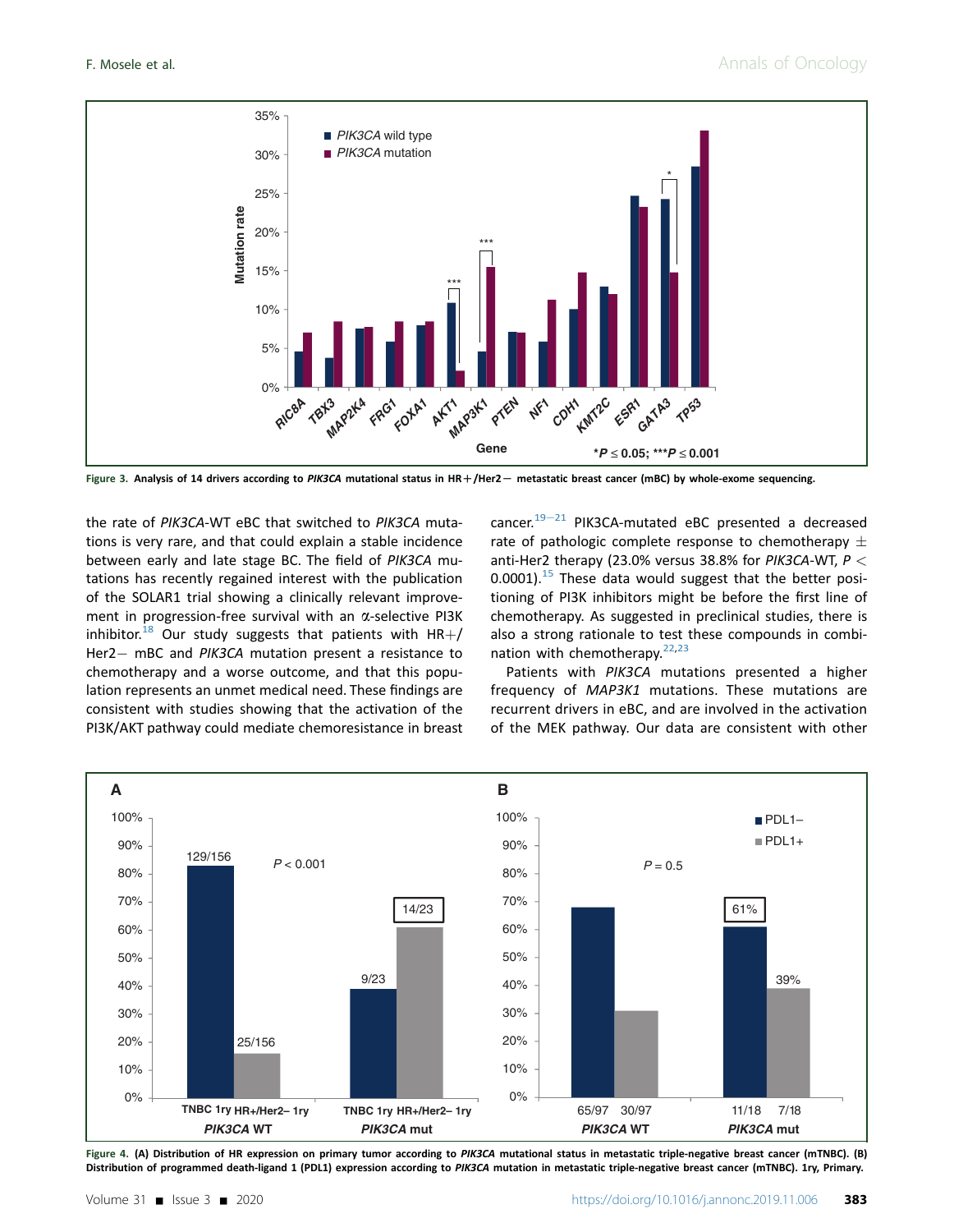<span id="page-7-0"></span>

Figure 5. Kaplan-Meier curves for overall survival (OS) according to the residual level of PIK3CA mutation in plasma during chemotherapy. MAF, minor allele frequency.

analyses reporting that MAP3K1 mutations are found in approximately 11% of PIK3CA-mutated breast cancers. Avivar-Valderas et al. $^{24}$  $^{24}$  $^{24}$  described that MAP3K1 loss of function, in the context of PIK3CA mutation, mediates resistance to  $\alpha$ -selective PI3K inhibitors by activating IRS1. Whether MAP3K1 mutations mediate resistance to PI3K inhibitors in patients remains to be evaluated. This finding could lead to the development of the combination of PI3K and MEK inhibitors.<sup>[25](#page-9-0)</sup>

In addition, we observed that PIK3CA mutations are mutually exclusive with AKT1 mutations. This is consistent with previous studies in breast cancer.<sup>[6](#page-8-0)</sup> Lefebvre et al.<sup>[26](#page-9-0)</sup> have suggested that a subset of PIK3CA mutations could be associated with the APOBEC mutational signature. Further works are needed to better define if PIK3CA mutations on exon 9 could be the consequence of APOBEC activation. Interestingly, 11 (8%) patients with PIK3CA hot spot mutations also presented another alteration on the same gene. Six (4%) patients presented a PIK3CA amplification and nine (6%) patients a mutation outside hot spot domains.

In patients with early TNBC, PIK3CA mutations have been associated with expression of the androgen receptor and apocrine subtype, and are inversely correlated with the activation of the immune system and PTEN alterations. $27,28$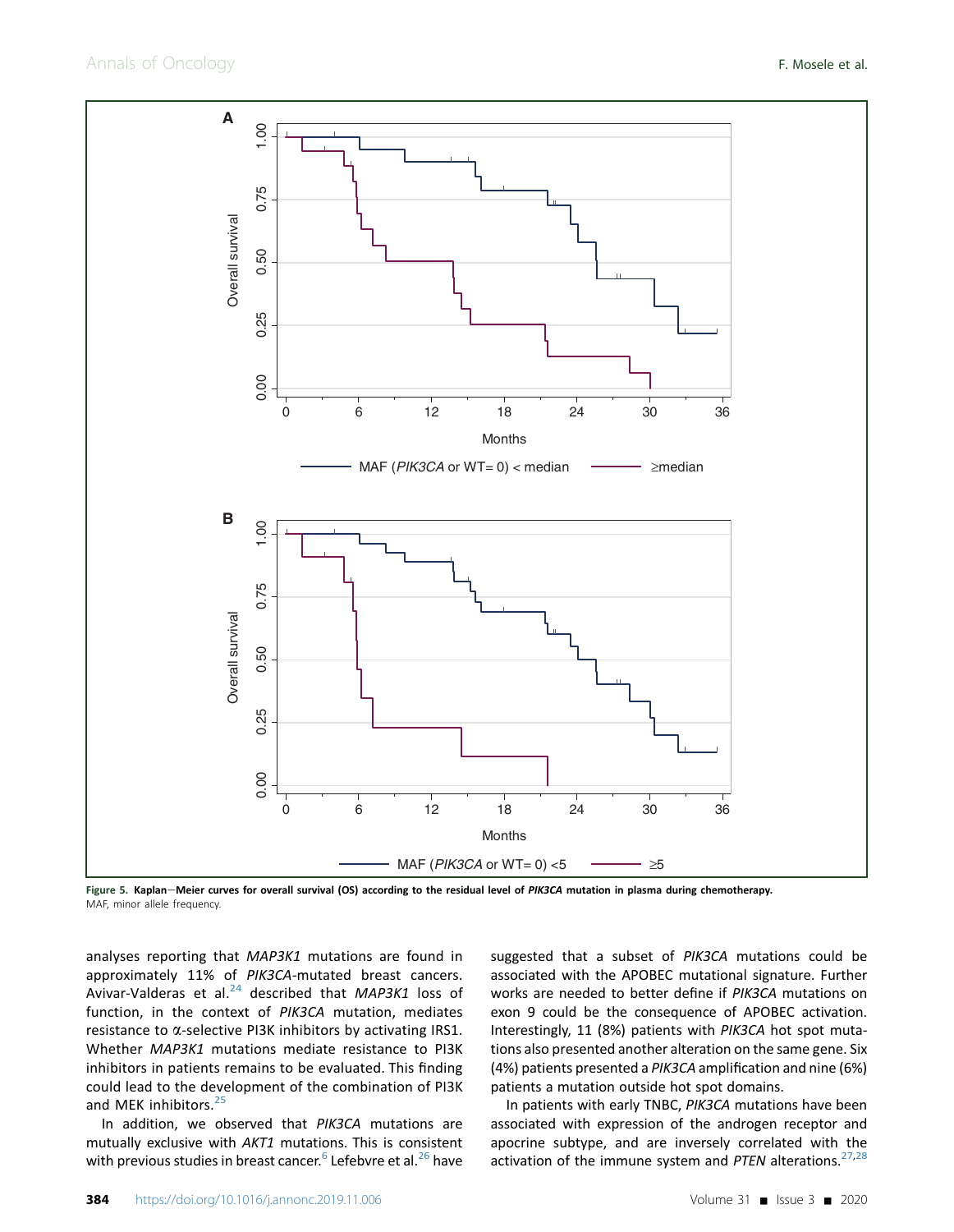<span id="page-8-0"></span>Interestingly, PI3K/AKT/PTEN pathway alteration is described in  $25\% - 40\%$  of patients with mTNBC, supporting the current development of AKT inhibitors in these tumors. $^{29,30}$  In the metastatic setting, our study indicates that 61% of PIK3CA mutations were detected in patients whose primary tumor expressed HR. Since PIK3CA-mutated luminal BC presents sensitivity to PI3K inhibitors, there is a strong rationale to develop PI3K inhibitors in this setting. In addition, these data suggest that further trials that will test PI3K inhibitors in mTNBC will have to stratify patients based on HR expression on the primary tumor. Since preliminary studies have shown that anti-PDL1 agents provide benefit in patients with mTNBC, $31$  we further evaluated whether PIK3CA mutation correlated with PDL1 expression. We could not find any association between PDL1 expression and PIK3CA mutations, suggesting that there is a population in which PI3K inhibitors could be developed independently from anti-PDL1 agents.

The strengths of our analysis include the sample sizes and the prospective design of the study. One of the weaknesses of our study is the exclusion of patients with bone-only disease.

In summary, our study highlights that patients with PIK3CA-mutated HR+/Her2- mBC present an unmet medical need where new drugs are needed. In addition, there is a need to investigate the predictive value of MAP3K1 mutations and PIK3CA co-alterations for the sensitivity to PI3K inhibitors. In mTNBC, our study suggests that there is an opportunity to develop PI3K inhibitors, especially in patients whose primary tumors express HR.

#### FUNDING

This work was supported by 'Fondation ARC Pour La Recherche Sur Le Cancer' (no grant number applicable); 'Breast Cancer Research Foundation' (no grant number applicable); 'Operation Parrain Chercheurs' (no grant number applicable); and Transcan (grant number 266559).

#### DISCLOSURES

CLT reports participation in advisory boards from Amgen, GSK, Astra Zeneca, Nanobiotix, MSD, BMS, Merck Serono, Roche. MPS reports courses for laboratory Servier. JCS reports that he has been a full-time employee of AstraZeneca since September 2017. Over the past 5 years he has received consultancy fees from AstraZeneca, Astex, Clovis, GSK, GamaMabs, Lilly, MSD, Mission Therapeutics, Merus, Pfizer, PharmaMar, Pierre Fabre, Roche/Genentech, Sanofi, Servier, Symphogen, and Takeda. Also he is a shareholder of AstraZeneca and Gritstone. MC reports honoraria from Novartis. FD reports honoraria from Novartis. TB reports grants from Novartis, Astrazeneca, Pfizer; personal fees from Roche, Novartis, Astrazeneca, Pfizer, SeattleGenetics; and non-financial support from Roche, Novartis, Astrazeneca, Pfizer. FA reports research grants from Novartis, speaker, and advisory boards compensated to the hospital. Outside the submitted work grants from Pfizer, Lilly, Sanofi,

Roche, Astrazeneca, Daiichi. All remaining authors have declared no conflicts of interest.

## **REFERENCES**

- 1. [Cantley LC. The phosphoinositide 3-kinase pathway.](http://refhub.elsevier.com/S0923-7534(19)39094-5/sref1) Science. 2002;296:  $1655 - 1657.$  $1655 - 1657.$  $1655 - 1657.$
- 2. [Brunet A, Bonni A, Zigmond MJ, et al. Akt promotes cell survival by](http://refhub.elsevier.com/S0923-7534(19)39094-5/sref2) [phosphorylating and inhibiting a Forkhead transcription factor.](http://refhub.elsevier.com/S0923-7534(19)39094-5/sref2) Cell. [1999;96:857](http://refhub.elsevier.com/S0923-7534(19)39094-5/sref2)-[868.](http://refhub.elsevier.com/S0923-7534(19)39094-5/sref2)
- 3. [Liu P, Cheng H, Roberts TM, Zhao JJ. Targeting the phosphoinositide 3](http://refhub.elsevier.com/S0923-7534(19)39094-5/sref3) [kinase pathway in cancer.](http://refhub.elsevier.com/S0923-7534(19)39094-5/sref3) Nat Rev Drug Discov. 2009;8:627-[644](http://refhub.elsevier.com/S0923-7534(19)39094-5/sref3).
- 4. [Forbes SA, Bindal N, Bamford S, et al. COSMIC: mining complete cancer](http://refhub.elsevier.com/S0923-7534(19)39094-5/sref4) [genomes in the Catalogue of Somatic Mutations in Cancer.](http://refhub.elsevier.com/S0923-7534(19)39094-5/sref4) Nucleic Acids Res[. 2011;39:945](http://refhub.elsevier.com/S0923-7534(19)39094-5/sref4)-[950.](http://refhub.elsevier.com/S0923-7534(19)39094-5/sref4)
- 5. [Saal LH, Holm K, Maurer M, et al. PIK3CA mutations correlate with](http://refhub.elsevier.com/S0923-7534(19)39094-5/sref5) [hormone receptors, node metastasis, and ERBB2, and are mutually](http://refhub.elsevier.com/S0923-7534(19)39094-5/sref5) [exclusive with PTEN loss in human breast carcinoma.](http://refhub.elsevier.com/S0923-7534(19)39094-5/sref5) Cancer Res. [2005;65:2554](http://refhub.elsevier.com/S0923-7534(19)39094-5/sref5)-[2559.](http://refhub.elsevier.com/S0923-7534(19)39094-5/sref5)
- 6. [Stemke-Hale K, Gonzalez-Angulo AM, Lluch A, et al. An integrative](http://refhub.elsevier.com/S0923-7534(19)39094-5/sref6) [genomic and proteomic analysis of PIK3CA, PTEN, and AKT mutations](http://refhub.elsevier.com/S0923-7534(19)39094-5/sref6) [in breast cancer.](http://refhub.elsevier.com/S0923-7534(19)39094-5/sref6) Cancer Res.  $2008;68:6084-6091$ .
- 7. [Kalinsky K, Jacks LM, Heguy A, et al. PIK3CA mutation associates with](http://refhub.elsevier.com/S0923-7534(19)39094-5/sref7) [improved outcome in breast cancer.](http://refhub.elsevier.com/S0923-7534(19)39094-5/sref7) Clin Cancer Res. 2009;15(16): [5049](http://refhub.elsevier.com/S0923-7534(19)39094-5/sref7)-[5059.](http://refhub.elsevier.com/S0923-7534(19)39094-5/sref7)
- 8. [Maruyama N, Miyoshi Y, Taguchi T, et al. Clinicopathologic analysis of](http://refhub.elsevier.com/S0923-7534(19)39094-5/sref8) [breast cancers with PIK3CA mutations in Japanese women.](http://refhub.elsevier.com/S0923-7534(19)39094-5/sref8) Clin Cancer Res[. 2007;13:408](http://refhub.elsevier.com/S0923-7534(19)39094-5/sref8)-[414](http://refhub.elsevier.com/S0923-7534(19)39094-5/sref8).
- 9. [Zardavas D, Te Marvelde L, Milne RL, et al. Tumor PIK3CA genotype and](http://refhub.elsevier.com/S0923-7534(19)39094-5/sref9) [prognosis in early-stage breast cancer: A pooled analysis of individual](http://refhub.elsevier.com/S0923-7534(19)39094-5/sref9) patient data. J Clin Oncol[. 2018;36:981](http://refhub.elsevier.com/S0923-7534(19)39094-5/sref9)-[990](http://refhub.elsevier.com/S0923-7534(19)39094-5/sref9).
- 10. [Cizkova M, Susini A, Vacher S, et al. PIK3CA mutation impact on sur](http://refhub.elsevier.com/S0923-7534(19)39094-5/sref10)[vival in breast cancer patients and in ER](http://refhub.elsevier.com/S0923-7534(19)39094-5/sref10)a, PR and ERBB2-based subgroups. [Breast Cancer Res](http://refhub.elsevier.com/S0923-7534(19)39094-5/sref10). 2012;14:28.
- 11. [Hammond MEH, Hayes DF, Dowsett M, et al. American Society of](http://refhub.elsevier.com/S0923-7534(19)39094-5/sref11) [Clinical Oncology/College of American Pathologists guideline recom](http://refhub.elsevier.com/S0923-7534(19)39094-5/sref11)[mendations for immunohistochemical testing of estrogen and pro](http://refhub.elsevier.com/S0923-7534(19)39094-5/sref11)[gesterone receptors in breast cancer.](http://refhub.elsevier.com/S0923-7534(19)39094-5/sref11) J Clin Oncol. 2010;28:2784-[2795](http://refhub.elsevier.com/S0923-7534(19)39094-5/sref11).
- 12. [Press MF, Sauter G, Buyse M, et al. HER2 gene ampli](http://refhub.elsevier.com/S0923-7534(19)39094-5/sref12)fication testing by fl[uorescent in situ hybridization \(FISH\): comparison of the ASCO-](http://refhub.elsevier.com/S0923-7534(19)39094-5/sref12)[College of American Pathologists Guidelines with FISH Scores used](http://refhub.elsevier.com/S0923-7534(19)39094-5/sref12) [for enrollment in Breast Cancer International Research Group Clinical](http://refhub.elsevier.com/S0923-7534(19)39094-5/sref12) Trials. J Clin Oncol[. 2016;34:3518](http://refhub.elsevier.com/S0923-7534(19)39094-5/sref12)-[3528.](http://refhub.elsevier.com/S0923-7534(19)39094-5/sref12)
- 13. [Bertucci F, Ng CKY, Patsouris A, et al. Genomic characterization of](http://refhub.elsevier.com/S0923-7534(19)39094-5/sref13) [metastatic breast cancers.](http://refhub.elsevier.com/S0923-7534(19)39094-5/sref13) Nature. 2019;569:560-[564](http://refhub.elsevier.com/S0923-7534(19)39094-5/sref13).
- 14. [Jovelet C, Ileana E, Deley M-CL, et al. Circulating cell-free tumor DNA](http://refhub.elsevier.com/S0923-7534(19)39094-5/sref14) [analysis of 50 genes by next-generation sequencing in the prospective](http://refhub.elsevier.com/S0923-7534(19)39094-5/sref14) [MOSCATO trial.](http://refhub.elsevier.com/S0923-7534(19)39094-5/sref14) Clin Cancer Res. 2016;22:2960-[2968](http://refhub.elsevier.com/S0923-7534(19)39094-5/sref14).
- 15. [Loibl S, Treue D, Budczies J, et al. Mutational diversity and therapy](http://refhub.elsevier.com/S0923-7534(19)39094-5/sref15) [response in breast cancer: A sequencing analysis in the neoadjuvant](http://refhub.elsevier.com/S0923-7534(19)39094-5/sref15) [GeparSepto trial.](http://refhub.elsevier.com/S0923-7534(19)39094-5/sref15) Clin Cancer Res. 2019;25:3986-[3995.](http://refhub.elsevier.com/S0923-7534(19)39094-5/sref15)
- 16. [Gonzalez-Angulo AM, Stemke-Hale K, Palla SL, et al. Androgen receptor](http://refhub.elsevier.com/S0923-7534(19)39094-5/sref16) [levels and association with PIK3CA mutations and prognosis in breast](http://refhub.elsevier.com/S0923-7534(19)39094-5/sref16) cancer. [Clin Cancer Res](http://refhub.elsevier.com/S0923-7534(19)39094-5/sref16). 2009;15:2472-[2478.](http://refhub.elsevier.com/S0923-7534(19)39094-5/sref16)
- 17. [Juric D, Ciruelos E, Rubovszky G, et al. Abstract GS3-08: Alpelisib](http://refhub.elsevier.com/S0923-7534(19)39094-5/sref17) + [fulvestrant for advanced breast cancer: subgroup analyses from the](http://refhub.elsevier.com/S0923-7534(19)39094-5/sref17) [phase III SOLAR-1 trial.](http://refhub.elsevier.com/S0923-7534(19)39094-5/sref17) Cancer Res. 2019;79:GS3-08.
- 18. [André F, Ciruelos E, Rubovszky G, et al. Alpelisib for PIK3CA-mutated,](http://refhub.elsevier.com/S0923-7534(19)39094-5/sref18) [hormone receptor-positive advanced breast cancer.](http://refhub.elsevier.com/S0923-7534(19)39094-5/sref18) N Engl J Med. 2019:380:1929-[1940](http://refhub.elsevier.com/S0923-7534(19)39094-5/sref18).
- 19. [Huang W-C, Hung M-C. Induction of Akt activity by chemotherapy](http://refhub.elsevier.com/S0923-7534(19)39094-5/sref19) [confers acquired resistance.](http://refhub.elsevier.com/S0923-7534(19)39094-5/sref19) J Formos Med Assoc. 2009;108:  $180 - 194.$  $180 - 194.$  $180 - 194.$  $180 - 194.$
- 20. [Zhang M, Zhang H, Tang F, et al. Doxorubicin resistance mediated by](http://refhub.elsevier.com/S0923-7534(19)39094-5/sref20) [cytoplasmic macrophage colony-stimulating factor is associated with](http://refhub.elsevier.com/S0923-7534(19)39094-5/sref20) [switch from apoptosis to autophagic cell death in MCF-7 breast cancer](http://refhub.elsevier.com/S0923-7534(19)39094-5/sref20) cells. Exp Biol Med[. 2016;241:2086](http://refhub.elsevier.com/S0923-7534(19)39094-5/sref20)-[2093](http://refhub.elsevier.com/S0923-7534(19)39094-5/sref20).